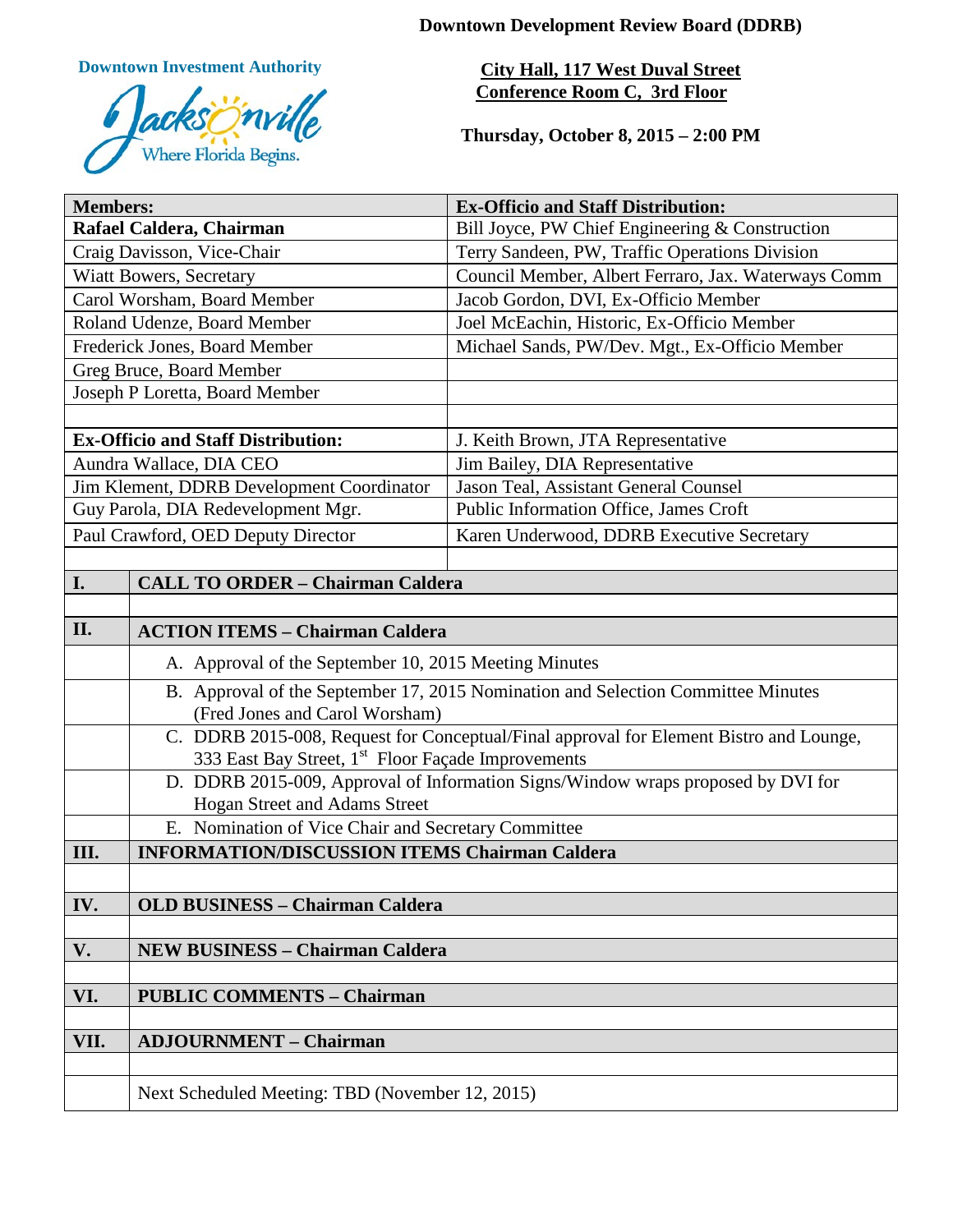

**Downtown Investment Authority Downtown Development Review Board (DDRB)** 

**City Hall, 117 West Duval St. 3rdFloor, Conference Room C**

*Thursday, October 8, 2015- 2:00 p.m.*

### *MEETING* **MINUTES**

**Board Members Present:** Chairman R. Caldera, W. Bowers, C. Davisson, C. Worsham, R. Udenze, and J. Loretta

**Board Members Not Present:** F. Jones and G. Bruce

**DIA Board Members Present:** J. Bailey

**DIA Staff Present:** Aundra Wallace, DIA CEO; Guy Parola, DIA Manager; Jim Klement, Staff Liaison; and Karen Underwood, Executive Secretary

**Representing Office of City Council:** Albert Ferraro

**Representing Office of the Mayor:** Dr. Johnny Gaffney

**Representing Office of General Counsel:** Susan Grandin

#### **I. CALL TO ORDER**

Chairman Caldera convened the meeting with a quorum present and called the meeting to order at approximately 2:00 p.m.

Chairman Caldera asked anyone wishing to speak on a particular project to complete a public speaker card and reminded Board members to disclose if they had any ex-parte communication with any of the applicants presenting projects today or conflicts of interest prior to the item being addressed by the Board.

### **II. ACTION ITEMS**

### **A. APPROVAL OF THE SEPTEMBER 10, 2015 DDRB MEETING MINUTES**

### **A MOTION WAS MADE BY BOARD MEMBER WORSHAM AND SECONDED BY BOARD MEMBER LORETTA APPROVING SEPTEMBER 10, 2015 DDRB MEETING MINUTES. THE MOTION PASSED UNANIMOUSLY 6-0.**

### **B. APPROVAL OF THE SEPTEMBER 17, 2015 DDRB NOMINATING COMMITTEE MINUTES**

Susan Grandin reported that the nominating committee is for nominating certain people. She considered a report of the committee approving the minutes at the next meeting should be sufficient.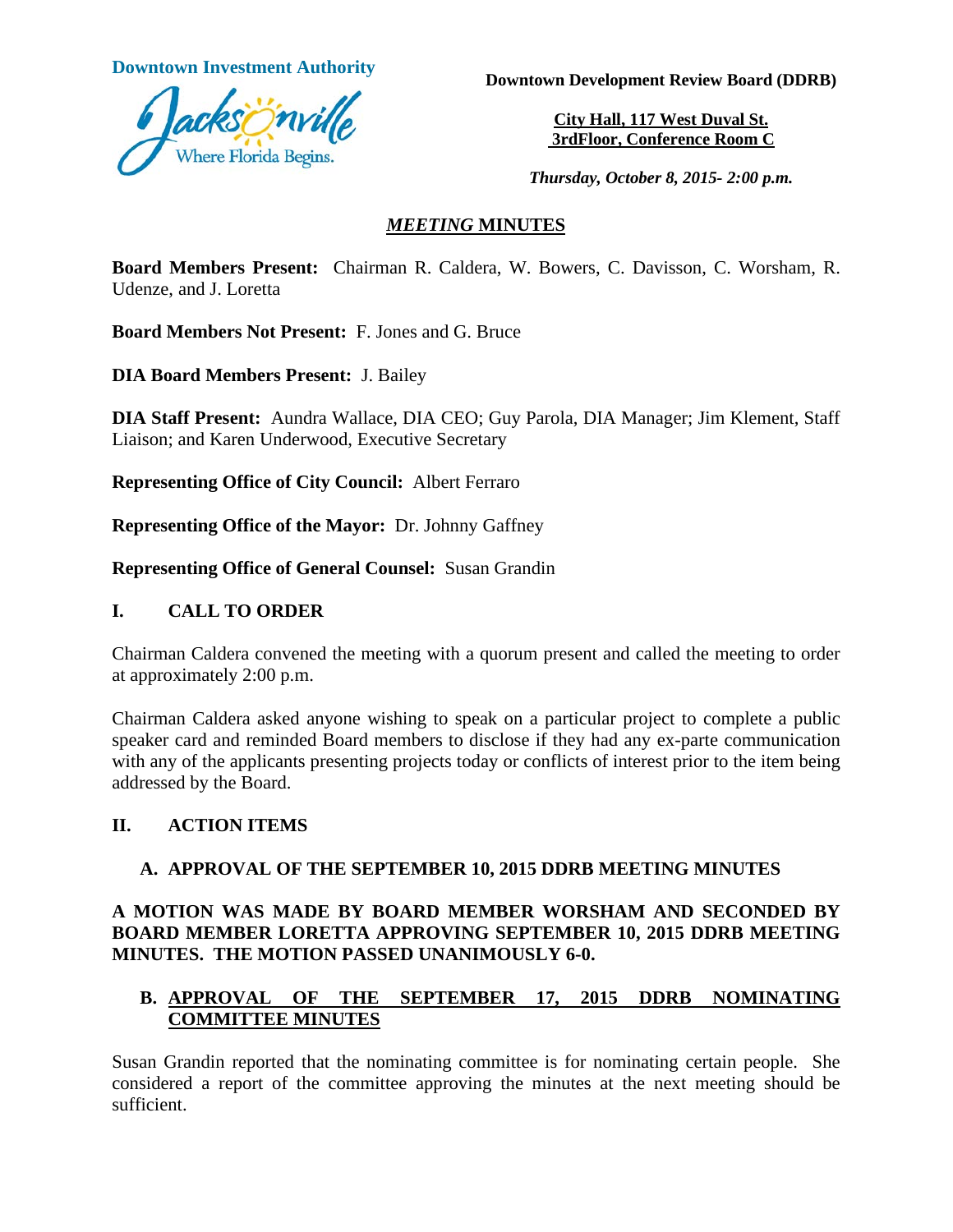## **C. DDRB 2015-008, REQUEST FOR CONCEPTUAL/FINAL APPROVAL FOR ELEMENT BISTRO AND LOUNGE; 333 EAST BAY STREET, 1ST FLOOR FAÇADE IMPROVEMENTS.**

Mr. Klement reviewed the staff report dated October 8, 2015 for DDRB Application 2015-008 for conceptual/final approval.

Jon Mroz, the Applicant provided presentation of Element Bar Lounge, Façade Improvements and Ognjen Vojnovic was also available to answer any questions. A copy of the presentation is on file.

The Board Members made a number of relative comments regarding the design.

## **A MOTION WAS MADE BY BOARD MEMBER WORSHAM AND SECONDED BY BOARD MEMBER LORETTA APPROVING DDRB 2015-008, REQUEST FOR CONCEPTUAL/FINAL APPROVAL FOR ELEMENT BISTRO AND LOUNGE. THE MOTION PASSED 5-1(CALDERA)**

## **D. DDRB 2015-009, APPROVAL OF INFORMATION SIGNS/WINDOW WRAPS PROPOSED BY DVI FOR HOGAN STREET AND ADAMS STREET**

Mr. Klement reviewed the staff report dated October 8, 2015 for DDRB Application 2015-008 for conceptual/final approval.

Katherine Hardwick, DVI presented information and was present to answer any questions regarding the placement of information signs in the Downtown core making note of various opportunities such as Date Nite, Entertainment, and Children's Activities.

**A MOTION WAS MADE BY BOARD MEMBER WORSHAM AND SECONDED BY BOARD MEMBER UDENZE APPROVING DDRB 2015-009 APPROVAL OF INFORMATION SIGNS/WINDOW WRAPS PROPOSED BY DVI FOR HOGAN STREET AND ADAMS STREET. THE MOTION PASSED UNANIMOUSLY 6-0** 

# **E. NOMINATION OF VICE CHAIR AND SECRETARY COMMITTEE**

**A MOTION WAS MADE BY BOARD MEMBER WORSHAM AND SECONDED BY BOARD MEMBER DAVISSON APPROVING THE NOMINATING COMMITTEE RECOMMENDATION FOR FRED JONES AS VICE CHAIRMAN OF THE DDRB. THE MOTION PASSED UNANIMOUSLY 6-0.**

**A MOTION WAS MADE BY BOARD MEMBER WORSHAM AND SECONDED APPROVING BOARD MEMBER DAVISSON APPROVING THE NOMINATING COMMITTEE RECOMMENDATION FOR JOSEPH LORETTA AS SECRETARY OF THE DDRB. THE MOTION PASSED UNANIMOUSLY 6-0.**